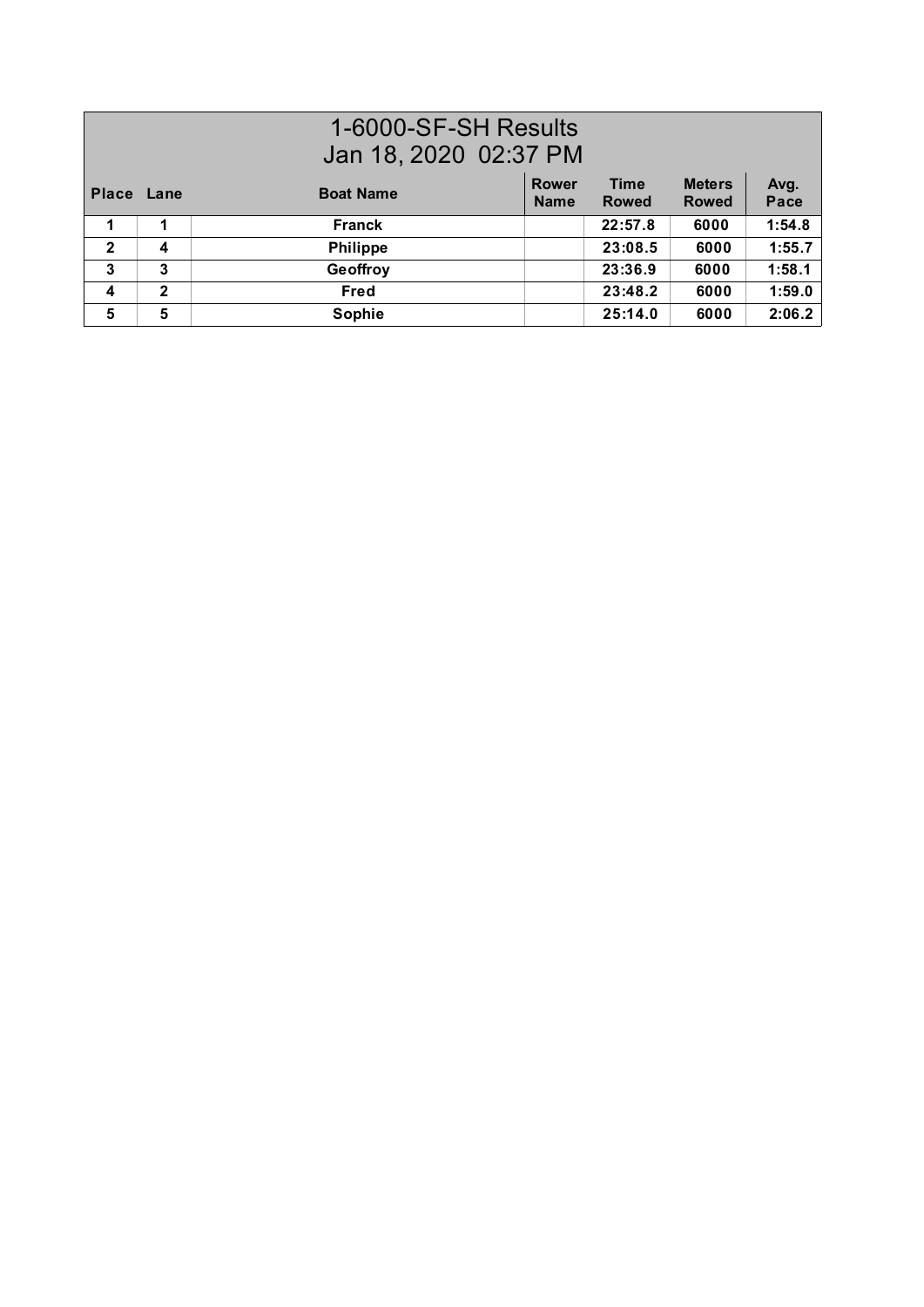| 2-500-SF Results<br>Jan 18, 2020 02:48 PM |              |                  |                             |                             |                               |              |  |
|-------------------------------------------|--------------|------------------|-----------------------------|-----------------------------|-------------------------------|--------------|--|
| <b>Place Lane</b>                         |              | <b>Boat Name</b> | <b>Rower</b><br><b>Name</b> | <b>Time</b><br><b>Rowed</b> | <b>Meters</b><br><b>Rowed</b> | Avg.<br>Pace |  |
|                                           | 1            | <b>Nicolas</b>   |                             | 01:31.4                     | 500                           | 1:31.4       |  |
| $\overline{2}$                            | $\mathbf{2}$ | <b>Claire</b>    |                             | 01:41.2                     | 500                           | 1:41.2       |  |
| 3                                         | 3            | Joanne           |                             | 01:41.5                     | 500                           | 1:41.5       |  |
| 4                                         | 4            | Anne             |                             | 01:57.1                     | 500                           | 1:57.1       |  |
| 5                                         | 5            | Katy             |                             | 01:57.2                     | 500                           | 1:57.2       |  |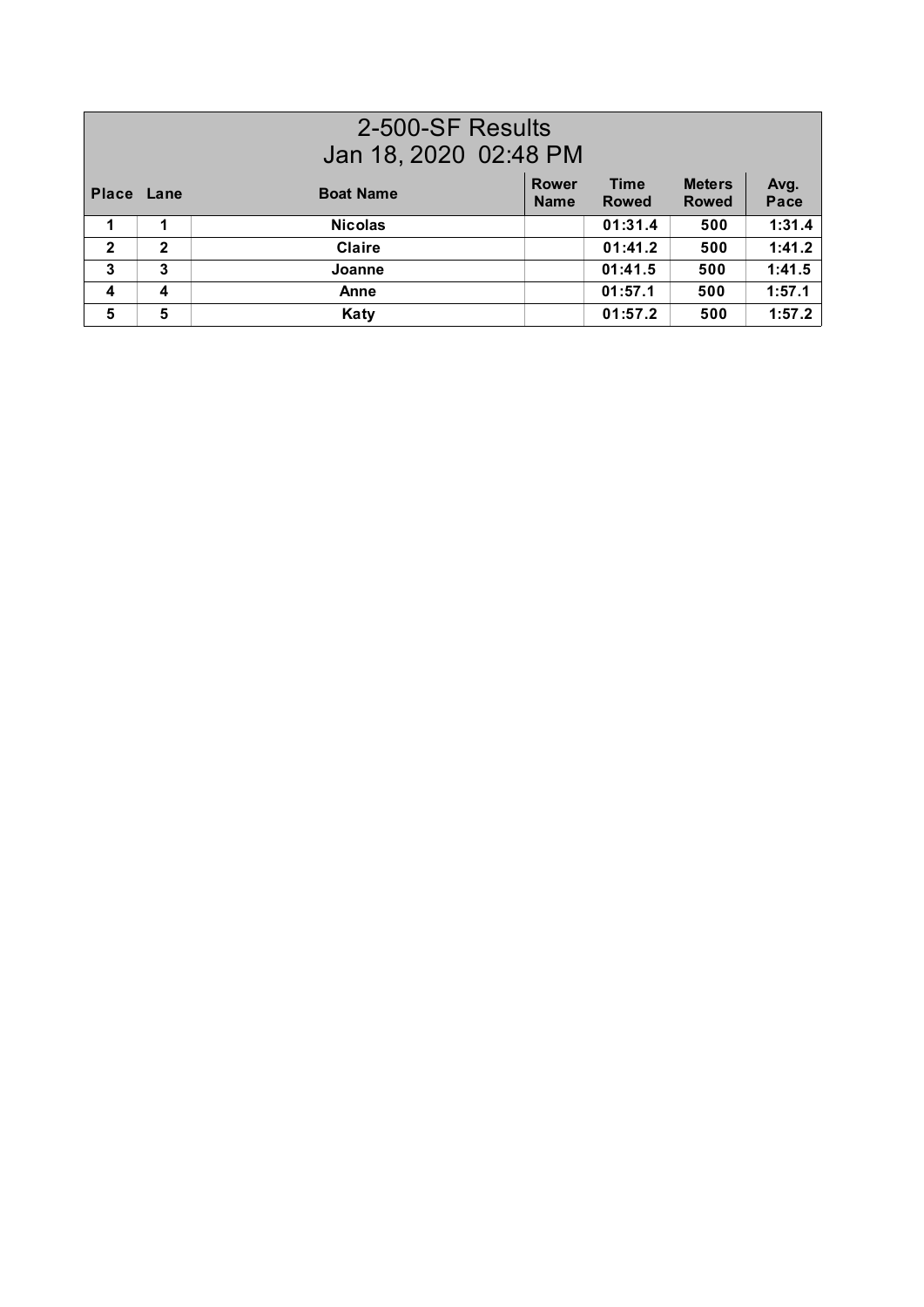| 3-1000-JF Results<br>Jan 18, 2020 03:02 PM |              |                  |                             |                             |                               |              |
|--------------------------------------------|--------------|------------------|-----------------------------|-----------------------------|-------------------------------|--------------|
| Place Lane                                 |              | <b>Boat Name</b> | <b>Rower</b><br><b>Name</b> | <b>Time</b><br><b>Rowed</b> | <b>Meters</b><br><b>Rowed</b> | Avg.<br>Pace |
|                                            | 4            | Adèle            |                             | 04:02.2                     | 1000                          | 2:01.1       |
| $\overline{2}$                             | 3            | Louise           |                             | 04:40.0                     | 1000                          | 2:20.0       |
| 3                                          | $\mathbf{2}$ | <b>Apolline</b>  |                             | 05:04.6                     | 1000                          | 2:32.3       |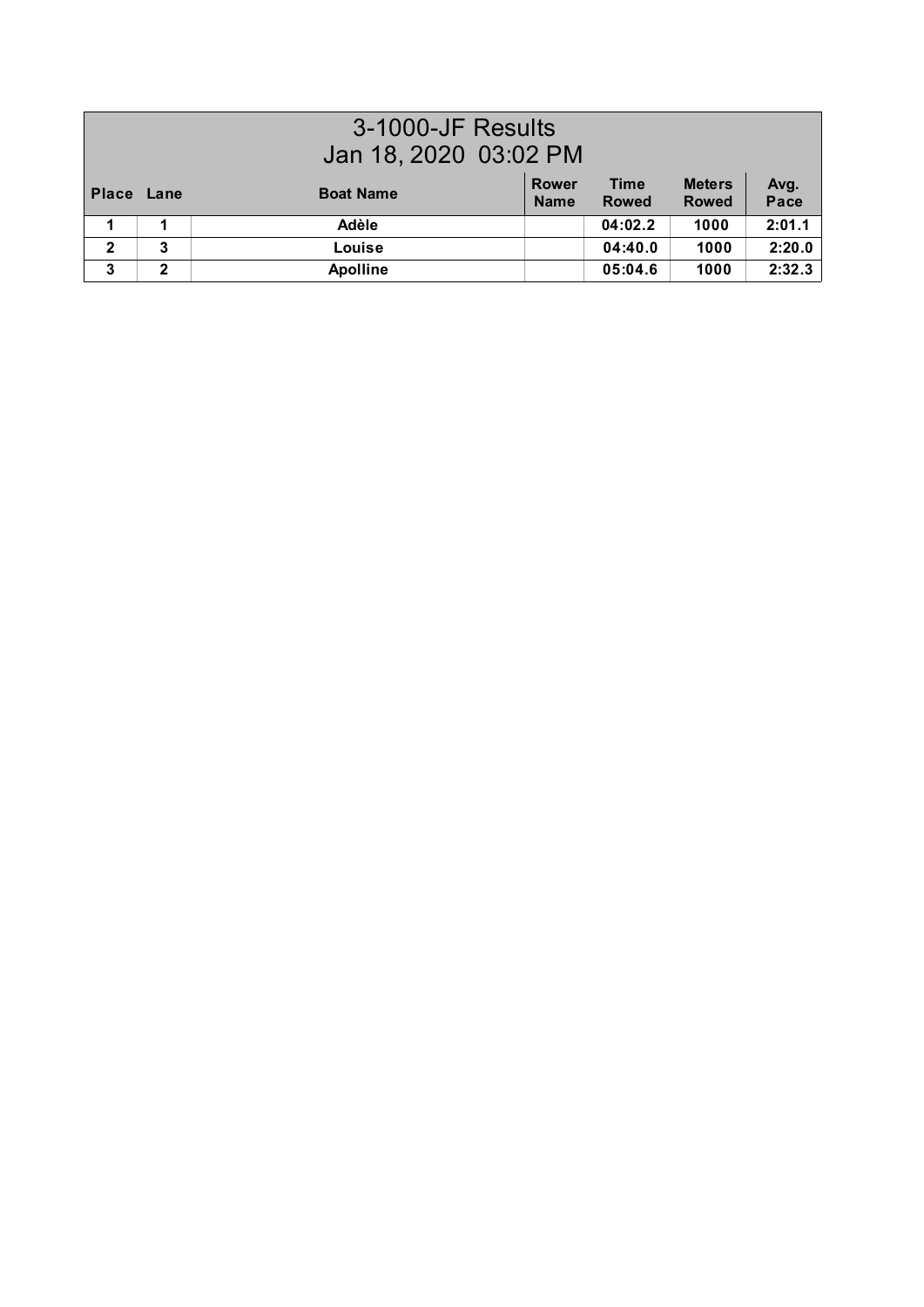| 4-1000-JH Results       |                       |                  |                             |                             |                               |              |
|-------------------------|-----------------------|------------------|-----------------------------|-----------------------------|-------------------------------|--------------|
|                         | Jan 18, 2020 03:16 PM |                  |                             |                             |                               |              |
| Place Lane              |                       | <b>Boat Name</b> | <b>Rower</b><br><b>Name</b> | <b>Time</b><br><b>Rowed</b> | <b>Meters</b><br><b>Rowed</b> | Avg.<br>Pace |
| 1                       | 4                     | <b>Aloys</b>     |                             | 04:09.8                     | 1000                          | 2:04.9       |
| $\mathbf{2}$            | 1                     | Gaby             |                             | 04:10.1                     | 1000                          | 2:05.1       |
| 3                       | 3                     | Paul             |                             | 04:14.7                     | 1000                          | 2:07.3       |
| $\overline{\mathbf{4}}$ | 5                     | <b>Damien</b>    |                             | 04:19.6                     | 1000                          | 2:09.8       |
| 5                       | $\mathbf{2}$          | <b>Arthur</b>    |                             | 05:02.4                     | 1000                          | 2:31.2       |
|                         |                       |                  |                             |                             |                               |              |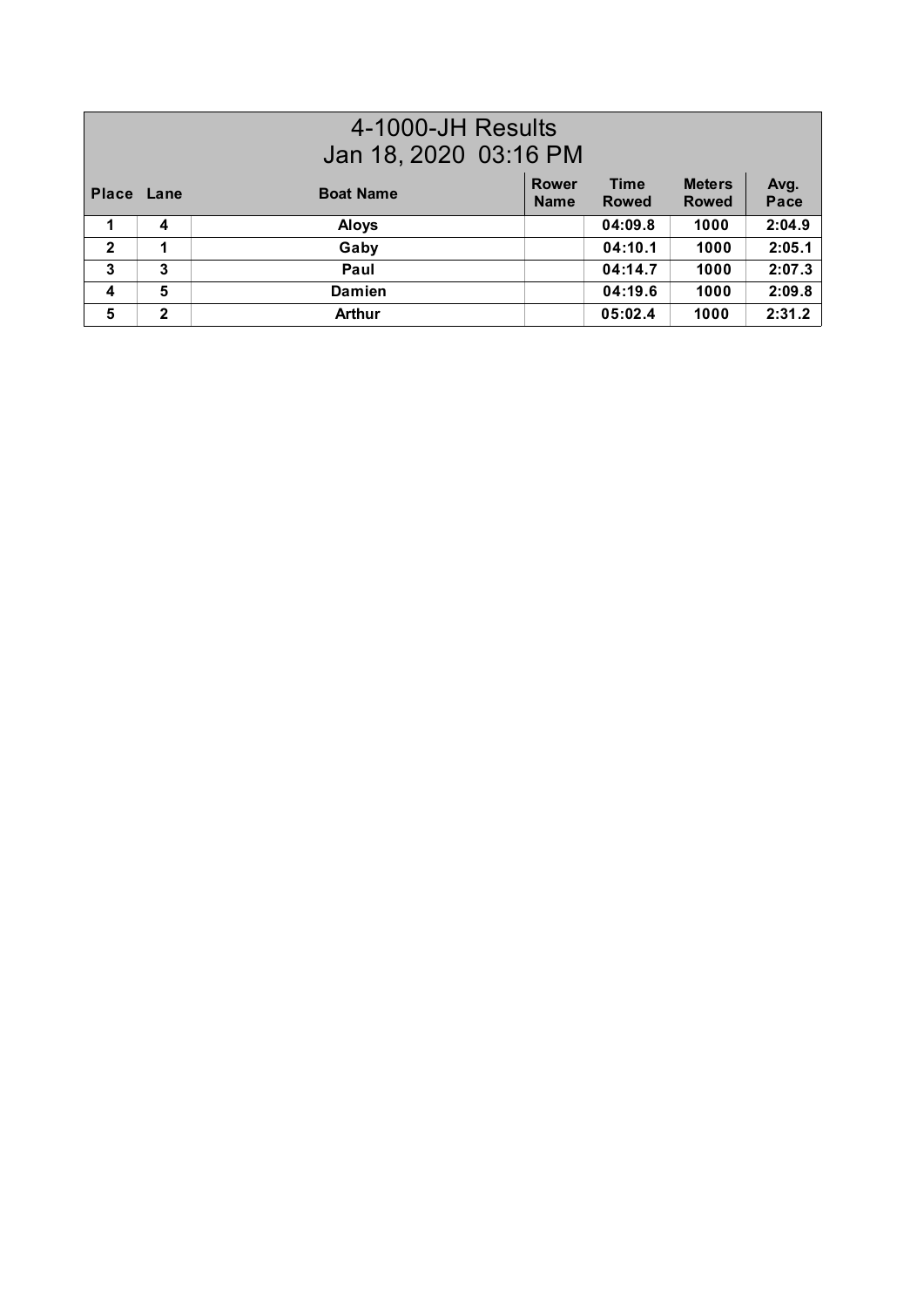| 5-1000-JF-SF-SH Results<br>Jan 18, 2020 03:27 PM |              |                  |                             |                             |                               |              |  |
|--------------------------------------------------|--------------|------------------|-----------------------------|-----------------------------|-------------------------------|--------------|--|
| Place Lane                                       |              | <b>Boat Name</b> | <b>Rower</b><br><b>Name</b> | <b>Time</b><br><b>Rowed</b> | <b>Meters</b><br><b>Rowed</b> | Avg.<br>Pace |  |
|                                                  |              | <b>Charlie</b>   |                             | 03:25.2                     | 1000                          | 1:42.6       |  |
| $\overline{2}$                                   | 4            | <b>Nicolas</b>   |                             | 03:30.9                     | 1000                          | 1:45.5       |  |
| 3                                                | $\mathbf{2}$ | Joanne           |                             | 03:43.1                     | 1000                          | 1:51.5       |  |
| 4                                                | 3            | <b>Bénédicte</b> |                             | 04:32.7                     | 1000                          | 2:16.3       |  |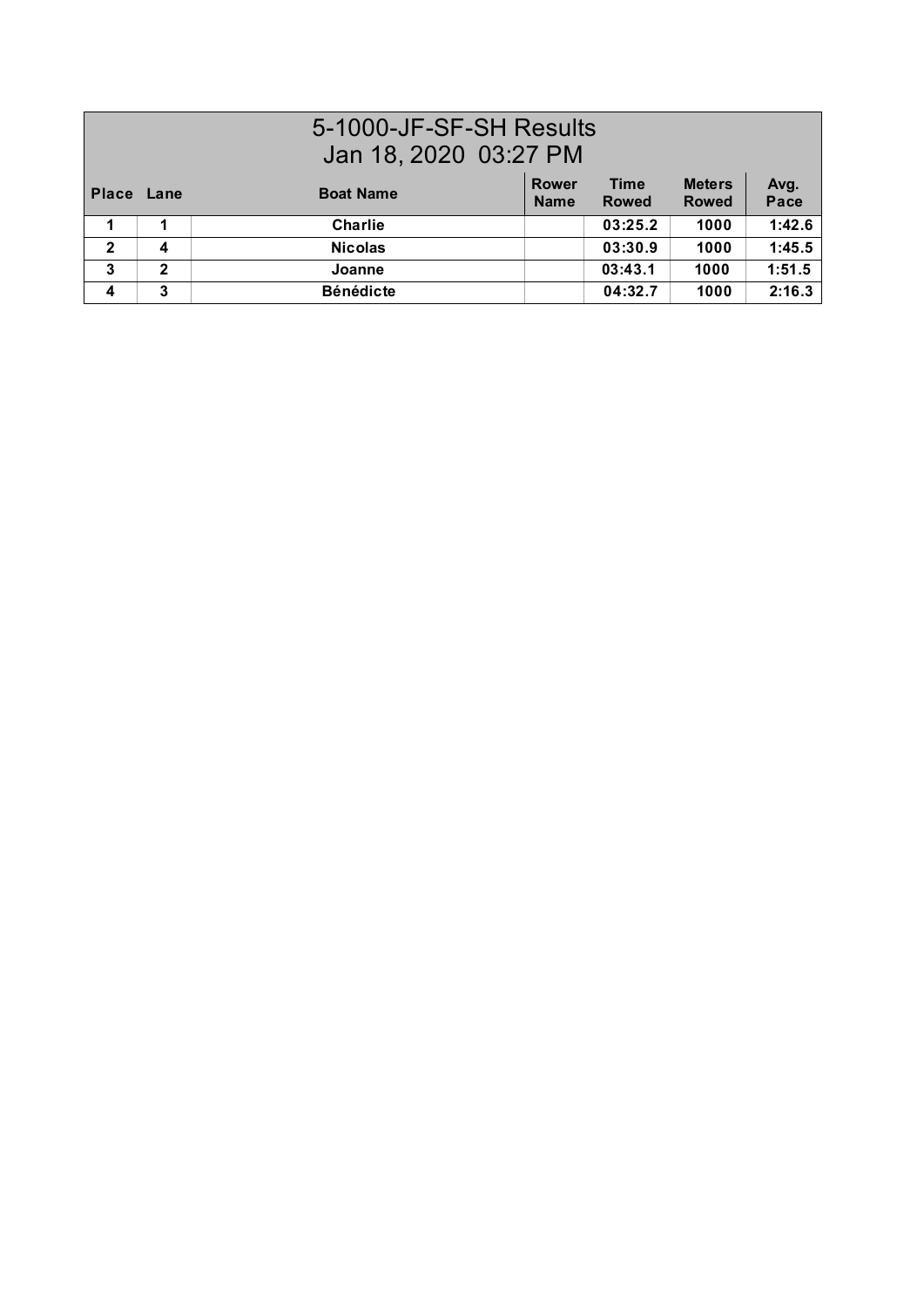| 6-2000-SF Results<br>Jan 18, 2020 03:42 PM |              |                  |                             |                             |                               |              |  |
|--------------------------------------------|--------------|------------------|-----------------------------|-----------------------------|-------------------------------|--------------|--|
| <b>Place</b>                               | Lane         | <b>Boat Name</b> | <b>Rower</b><br><b>Name</b> | <b>Time</b><br><b>Rowed</b> | <b>Meters</b><br><b>Rowed</b> | Avg.<br>Pace |  |
|                                            | 3            | <b>Mickael</b>   |                             | 07:33.7                     | 2000                          | 1:53.4       |  |
| $\overline{2}$                             | $\mathbf{2}$ | <b>Agathe</b>    |                             | 08:44.0                     | 2000                          | 2:11.0       |  |
| 3                                          | 4            | Alaïa            |                             | 08:47.3                     | 2000                          | 2:11.8       |  |
| $\overline{\mathbf{4}}$                    | 1            | <b>Adeline</b>   |                             | 08:48.2                     | 2000                          | 2:12.0       |  |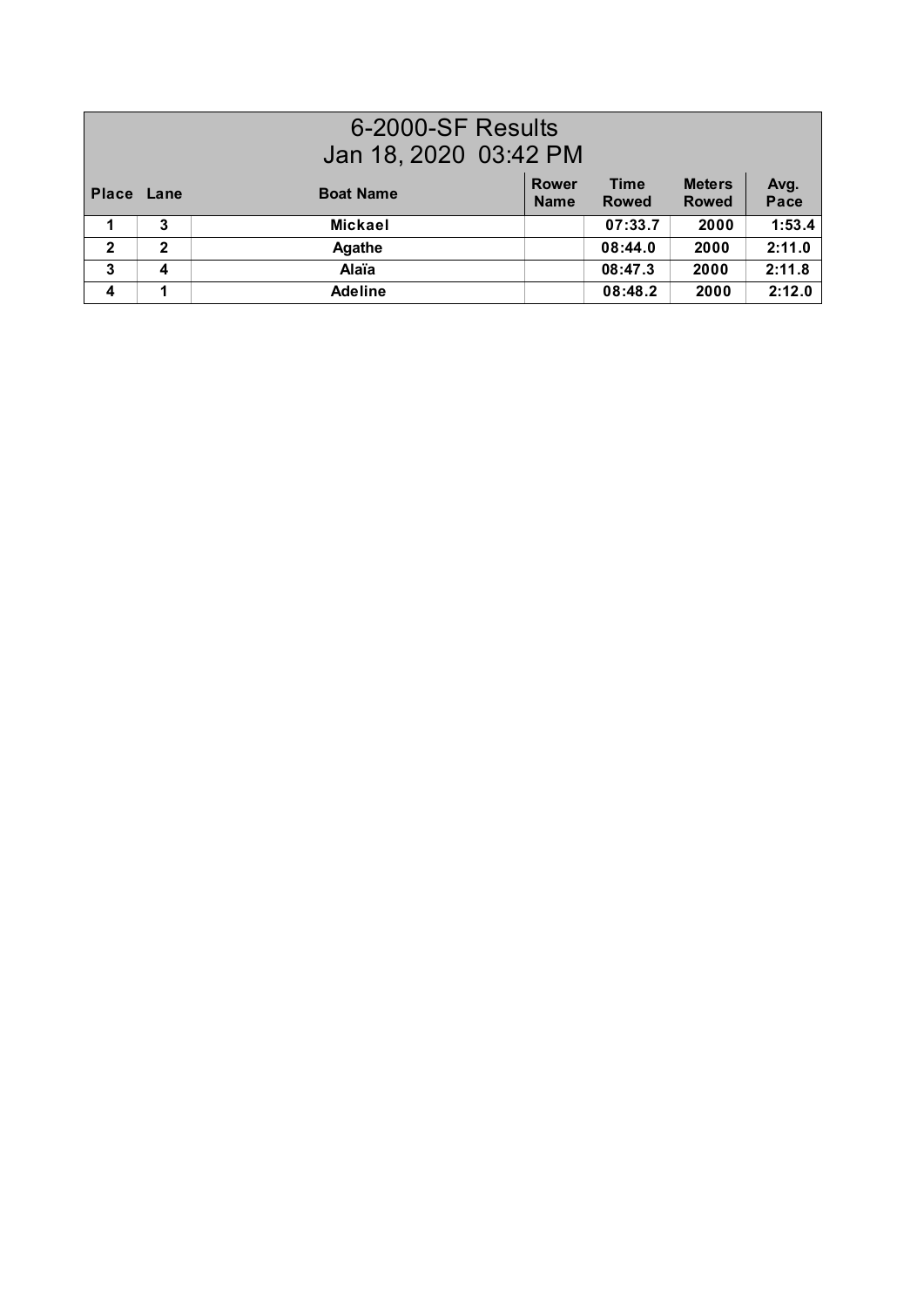| 7-2000 SH Results<br>Jan 18, 2020 03:55 PM |              |                  |                             |                             |                               |              |
|--------------------------------------------|--------------|------------------|-----------------------------|-----------------------------|-------------------------------|--------------|
| Place Lane                                 |              | <b>Boat Name</b> | <b>Rower</b><br><b>Name</b> | <b>Time</b><br><b>Rowed</b> | <b>Meters</b><br><b>Rowed</b> | Avg.<br>Pace |
|                                            | $\mathbf{2}$ | Paul             |                             | 06:20.4                     | 2000                          | 1:35.1       |
| $\mathbf{2}$                               | 1            | <b>Guillaume</b> |                             | 06:22.4                     | 2000                          | 1:35.6       |
| 3                                          | 3            | <b>Ben</b>       |                             | 06:43.4                     | 2000                          | 1:40.8       |
| 4                                          | 5            | <b>Fabien</b>    |                             | 06:59.7                     | 2000                          | 1:44.9       |
| 5                                          | 4            | <b>Dom</b>       |                             | 07:04.1                     | 2000                          | 1:46.0       |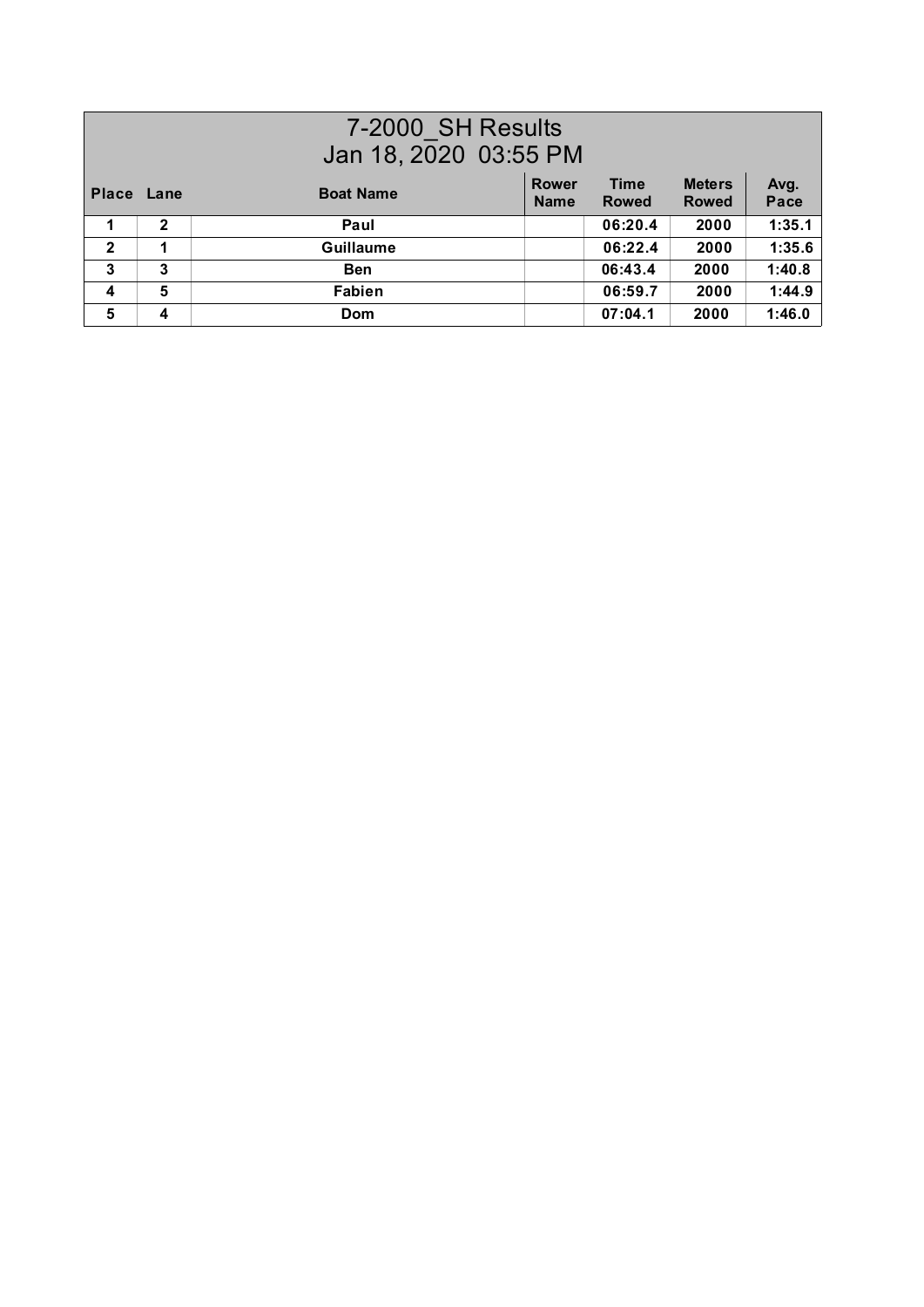## 8-Relais 4x500 Results Jan 18, 2020 04:31 PM

| Place Lane   |   | <b>Boat Name</b> | <b>Rower</b><br><b>Name</b> | <b>Time</b><br><b>Rowed</b> | <b>Meters</b><br><b>Rowed</b> | Avg.<br>Pace |
|--------------|---|------------------|-----------------------------|-----------------------------|-------------------------------|--------------|
|              |   | <b>CAMBC</b>     |                             | 07:29.7                     | 2000                          | 1:52.4       |
| $\mathbf{2}$ | 2 | <b>BCI-CNP</b>   |                             | 07:53.8                     | 2000                          | 1:58.4       |
| 3            |   | <b>Palots</b>    |                             | 08:22.6                     | 2000                          | 2:05.7       |
| 4            | 3 | Team 04          |                             | 09:35.0                     | 2000                          | 2:23.8       |